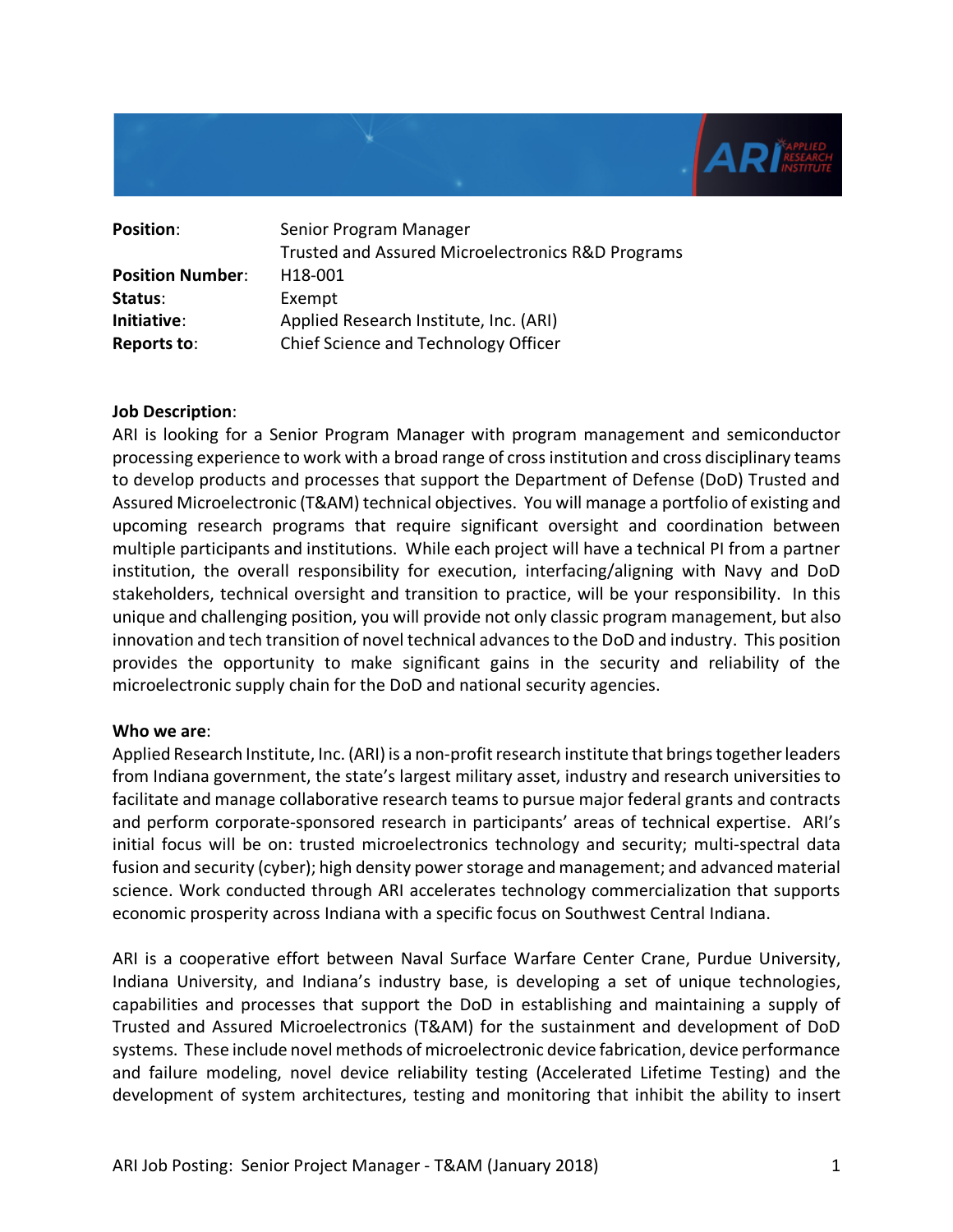malicious hardware and software components into the devices. ARI leverages the world class researchers at Purdue and IU, as well as the Birck Nanotechnology Center in Lafayette, IN to execute its portfolio of programs.

As a well-funded start-up, we are seeking founding team members to grow the organization and establish the vision that will ensure its prosperity. The position will be based in Bloomington, Indiana, with frequent travel required to other areas of the state. At ARI, we escape the big city grind and congestion and enjoy a high standard of living in either a rural setting or thriving college town. Our offices are only a few miles from Indiana's largest lake and thousands of acres of national forest. Experience the health and happiness of the Hoosier lifestyle to its fullest.

# **What you'll do**:

- Oversee and manage an existing portfolio of funded R&D projects that enhance products and processes to improve reliability, integrity, and security of microelectronic devices for the DoD.
- Work with DoD stakeholders and University Partners to establish additional projects and programs to support DoD objectives in Trusted and Assured Microelectronics.
- Assist with the development and adjustment of ARI strategic objectives so R&D programs meet stakeholder goals.
- Be the key technical and programmatic point of contact with Navy and Industry stakeholders for the research programs.
- Implement classic program management processes to ensure efficient and successful program execution.
- Design and implement ARI test protocols to validate results and data from partner institutions.

## **Who you are**:

We're looking for someone that is an expert in the trusted microelectronics industry that can get results in a fast-paced, but unstructured, environment. You like building teams to work on projects and can inspire them to work together towards a common goal. You understand the product development process and how Universities and industry can unite to advance technology and innovate. The minimum qualifications of this positon are:

- BS in Electrical Engineering or related field
- 5 years of project and/or product management
- 8 years of semiconductor industry experience.

Preferred qualifications:

- MS or PhD in Electrical Engineering or related field
- PMP or equivalent certification
- 5 years of complex program management experience
- Experience with ASIC and FPGA fabrication and integration and state-of-the-art System on a Chip (SoC) devices
- Knowledge and experience with DoD programs and processes.